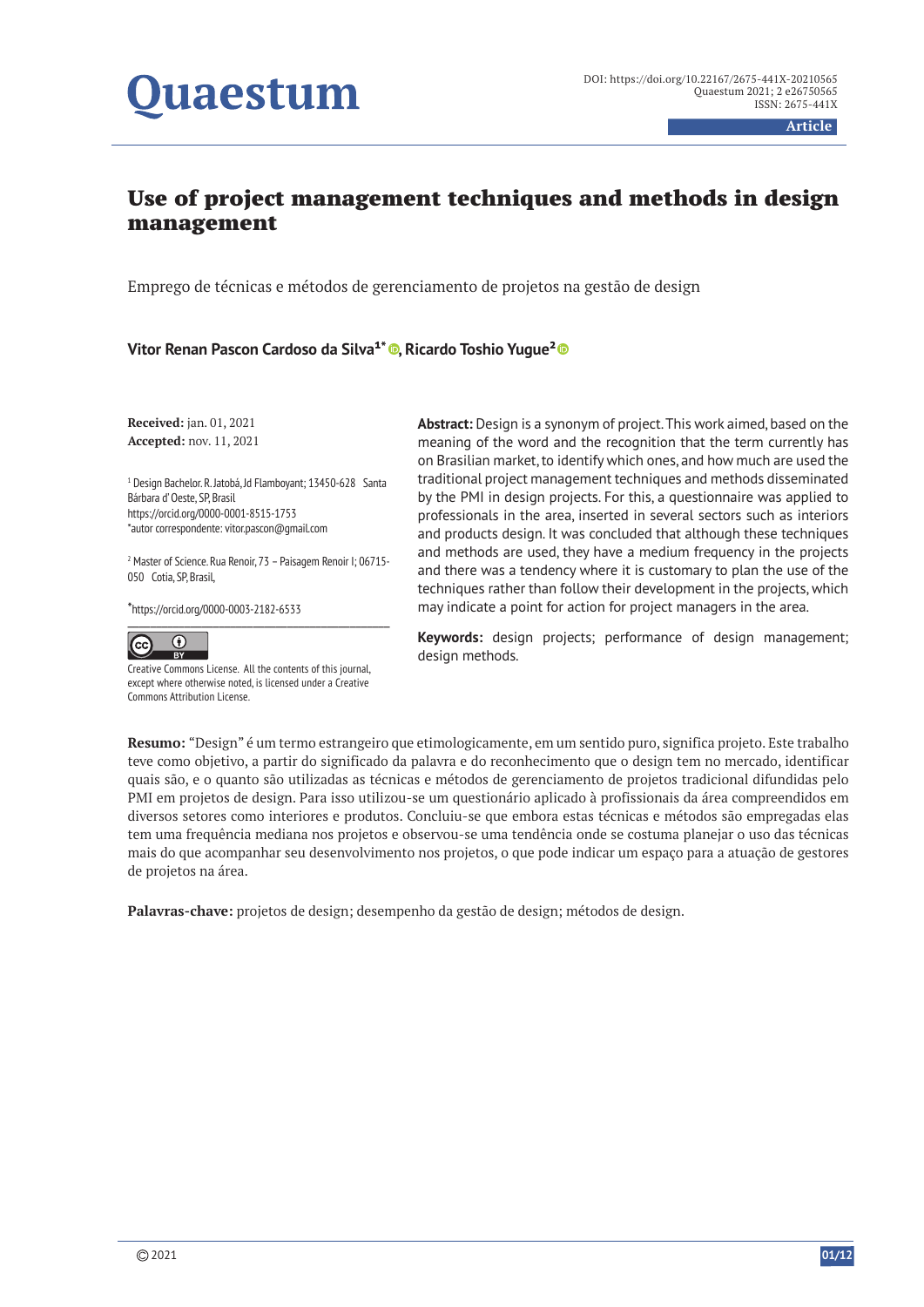#### **Introducion**

For the World Design Organization (WDO, 2020), design is a strategic problem-solving process that fosters innovation, establishes business success and leads to the improvement of life quality through products, systems, and innovative experiences and services. The use of the word management, linked to design is relatively recent and is related to the fact that companies observed that the corporate world was beginning to encounter management challenges, as the scenario was increasingly uncertain and complex. Contemporary to the term management, the current WDO established its relationship with design as a way to mitigate the risks that governance challenges can bring, assisting in the areas of strategic planning, logistics and marketing (Avendaño, 2011).

This approach also begins to influence the development of curricular grades for design courses, which no longer have a character focused only on the technicality of the area and start to address management concepts such as sustainability and marketing, for example.

Still for Avendaño (2011), among the most commonly accepted definitions of design management is that of Tomas Maldonado, a member of WDO, who emphasizes the multifaceted nature of projects in the area, in which, although it may seem based on a freewill to design a product or service, it is the role of the designer to always analyze the context in which this will occur in order to deliver the best possible solution both aesthetically, functionally and economically.

Several methodologies are presented to designers during their graduation process, the approaches can be more didactic, in which each part of the development process is expanded and subdivided and then presented in a consistent way, as stimulated by Munari (2017).

On the other hand, in this area of knowledge, there are authors who summarize the creative process at first and then list relevant actions to each phase of the projects, leaving it up to the professional to establish which item is an indispensable requirement for each part of the project according to the intrinsic and particular need of the product or service under development. Lobach (2001) is an example that brings design management closer to project management as to the congruence of some concerns during development, dividing projects into 4 main phases that are subdivided into small activities. These phases are: 1 preparation phase, in which the scope and needs of the project stakeholders are defined and identified and data are collected for the development of the project; 2 generation phase, in which it begins to elaborate and search for alternatives for the solution of the problem indicated by the project; 3 evaluation phase, in which the selected alternatives are evaluated and components are sought to execute them; and 4, the implementation phase, moment to generate the project, evaluate it and document it.

At the same time that we can find consolidated methodologies in the design market, there are also authors who, due to the high creative level of the area, risk to develop experimental methodologies according to the particularities of the projects using parts picked within the theoretical and practical framework developed by the professional experience of the company or the designer. In this way, Bonsiepe (1994) describes the experimental methodology exploring at least four different ways to solve the same problem, including some similar to the agile methods.

Design projects can relate to different fields such as services, physical or virtual products, graphic identity, interiors and even architecture (Mozota, 2003). According to the Project Management Institute (PMI, 2017), through the guide entitled "Project Management Body of Knowledge" (PMBOK), one of its characteristics is the creation, after a certain period, of an exclusive product, service or result. Therefore, it is with design practices in general, however, it can be said that no design methodology addresses project management tools in a pure way although in PMBOK (PMI, 2017) design appears as an auxiliary tool in some processes. It is believed that project management topics end up being used by designers in an intuitive way or inserted into a corporate culture to which the professional is a part of.

This work aimed to identify the project management process groups applied in design management since; in general, design and project are interrelated, either in the meaning of the word or in the exclusive nature of the final objectives of their performances. This analysis can assist in identifying possible gaps in design management, paving the way for project managers to act (with more methodological management knowledge) in order to improve the performance of design projects in parts or as a whole.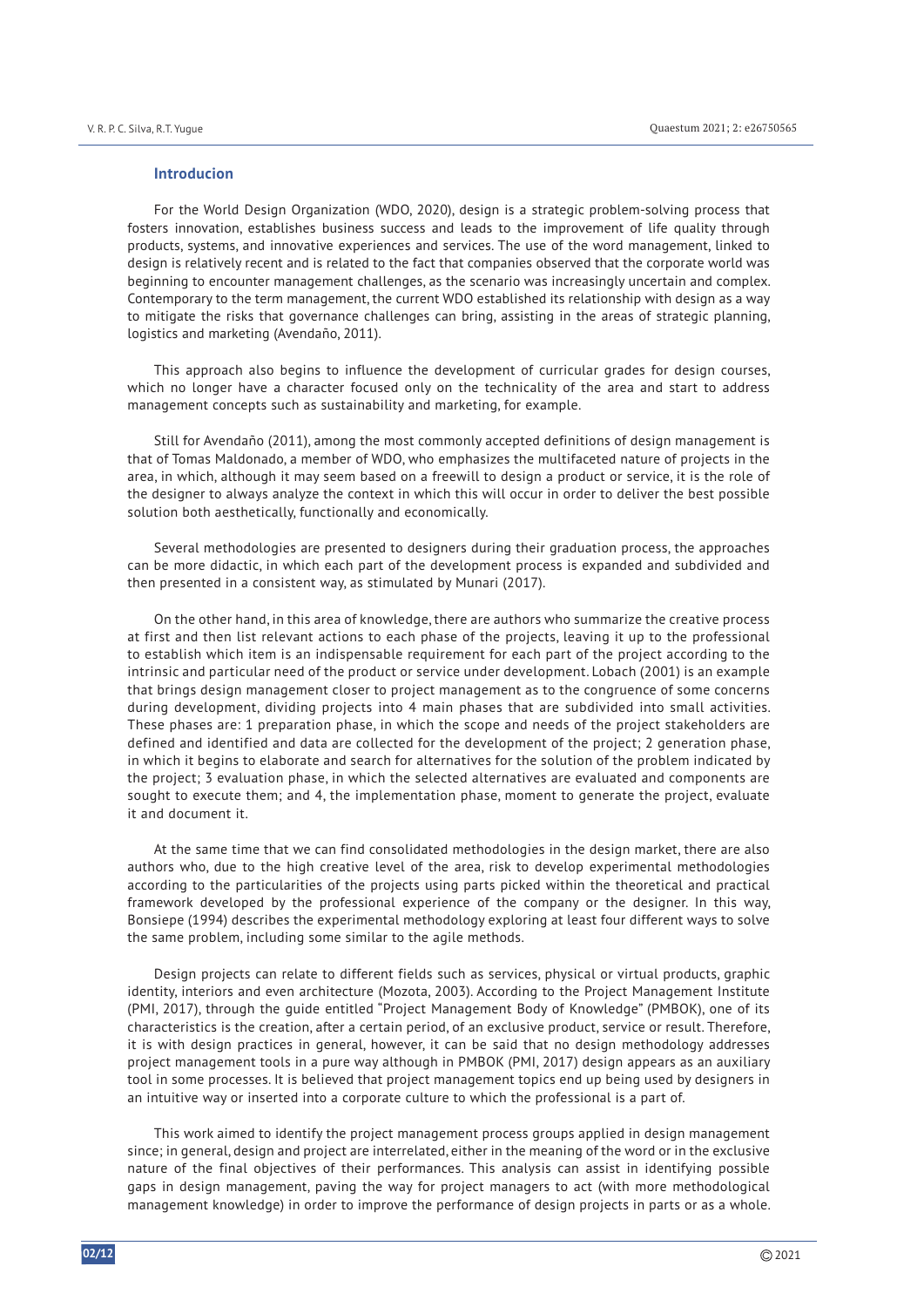#### **Material and methods**

For Gil (2002), when elaborating a research, one must define its level according to the type of study and analysis that is intended, and this level can be: exploratory, when the data obtained are more flexible and empirical and their results aim for further studies, which happens a lot in case studies; descriptive, when the intention is to obtain a description of phenomena or populations through standardized tools for data collection that lead to quantitative results, here are the field studies and; explanatory, research at this level is rarer and tends to be more experimental.

In this article, the appropriate level is the exploratory one, so, following some steps proposed in the publication of Gil (2002), for the data collection, a survey was prepared virtually using the tool "Google Forms".

For Freitas et al. (2000), when basing his article on studies by Pinsonneault and Kraemer (1993), among others, a survey can be classified as descriptive or exploratory. For this work, the category that best fits is the last one, as it seeks to identify whether an event, or situation, in this case the presence of groups of traditional project management processes in design projects manifests itself in a specific population.

The questions in the survey sought to assess how effectively traditional project management is present in design projects and mostly relied on information obtained from PMI (2017) which presents managers 10 key areas of knowledge for project development.

 The use of these areas and their tools are recommended, according to PMI (2017), to increase the chances of success and the progress of projects in general, especially in projects with a more traditional execution characteristic. According to PMI (2017), these areas include integration management, scope management, time management, cost management, quality management, human resource management, communications management, procurement management, stakeholder management and risk management.

In addition to the questions related to PMBOK, the research sought to identify the respondents' profile regarding how long, which area and type of activity within the design market, with the type being whether the designer is freelancer or hired in a company.It also sought to detect the presence of methodologies in the daily lives of professionals, whether they are design management or project management methodologies disseminated by the academy that respondents could use, since in a survey made by the article by Andrade and Bernardes (2009), the authors report that although there is recognition of project management disseminated by PMI as an aid in project execution, the production of content related to design management does not even mention the first.

Once the structure of the questionnaire was defined, it was pre-tested, from February 18th to 26th of 2020, applying it to some professionals who were as close as possible to the target population of this project, to assess whether the wording of the questions was clear, the response time, and to collect any other suggestions that could improve the final survey. With the test, changes deemed necessary were made and professionals were sought for the final data collection. For this a non-probabilistic sampling was used, as it is a specific group, using the method called "snowball", which assumes that the initial respondents forward the survey to other respondents of similar. These professionals were found mainly in design discussion groups on Facebook and LinkedIn and among the author's professional contacts and the answers were collected from 5 March. to Apr 10 2020, through the Google Forms platform. The structure of the questionnaire, ensured that some respondents were promptly directed to the "thank you" section, if they were not designers or did not agree with the consent form in order not to answer the other questions and tarnish the quality of the acquired data.

To present the items that composed the questionnaire the Table 1 below was elaborated, where are presented: the researched variable, that is, the aspect that can be interrelated with project and design management or factor that helps to delimit the research focusing on the objective such as qualifying questions, for example: the operational definition of the variable; and the theoretical reference that supports it.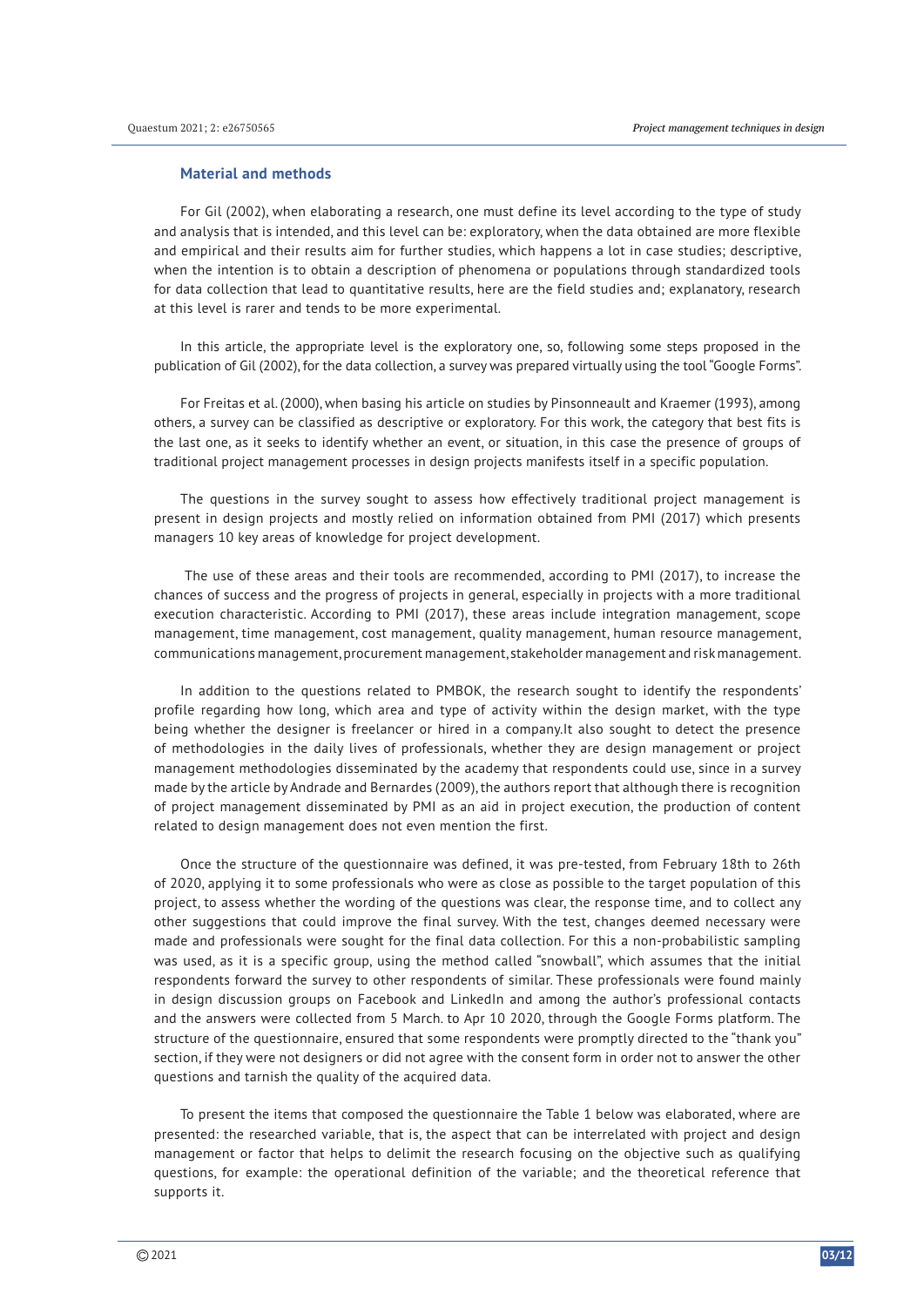#### **Table 1.** Variables used in the research

| <b>Variable</b>                                                | <b>Definition</b>                                                                                                                                                        | <b>Reference</b>                                 |
|----------------------------------------------------------------|--------------------------------------------------------------------------------------------------------------------------------------------------------------------------|--------------------------------------------------|
| Professional identification                                    | If the respondent is in fact a designer and if he<br>works for a company or as a freelancer                                                                              | Qualifying question                              |
| Time of experience in the<br>function                          |                                                                                                                                                                          | Qualifying question                              |
| Design area where you<br>mainly act                            |                                                                                                                                                                          |                                                  |
| Role within the project                                        | If the respondent is an owner, if he manages<br>part, if he has a support function, etc.                                                                                 | Qualifying question                              |
| Presence of some<br>methodology when<br>developing the project | If the respondent use any methodology and<br>from which area it comes from                                                                                               | Munari (2017); Lobach (2001);<br>Bonsiepe (1994) |
| Scope                                                          | Identification and monitoring / control of the<br>scope or briefing                                                                                                      | PMI (2017)                                       |
| Risks                                                          | Identification and monitoring / control of risks                                                                                                                         | PMI 2017                                         |
| Schedule                                                       | Establishment and monitoring / controlling of<br>schedule                                                                                                                | <b>PMI 2017</b>                                  |
| Costs                                                          | Survey and monitoring / controlling of costs and<br>budget for the project                                                                                               | <b>PMI 2017</b>                                  |
| Documentation                                                  | Documentation of project activities (records of<br>planning, controlling and monitoring of project<br>progress)                                                          | <b>PMI 2017</b>                                  |
| Knowledge management                                           | Use of tacit or explicit knowledge in projects                                                                                                                           | PMI 2017                                         |
| Stakeholder management                                         | Identification and monitoring / controlling of<br>interested parties (people or organizations that<br>will be impacted and / or that have an interest<br>in the project) | <b>PMI 2017</b>                                  |
| Procurement<br>management                                      | Definition and monitoring / controlling of<br>procurement / contracting needs (people,<br>materials, facilities and / or equipment)                                      | <b>PMI 2017</b>                                  |
| <b>Ouality management</b>                                      | Planning and monitoring / controlling of quality<br>management (of project activities and / or<br>products).                                                             | <b>PMI 2017</b>                                  |
| Communication<br>management                                    | Planning and monitoring/controlling<br>of communications (meetings, reports,<br>communications, presentations, demonstrations,<br>disclosures, etc.) of the project      | PMI 2017                                         |

The next one, Table 2, shows the structure of the survey with the analyzed variable, the question that was asked to collect the data, the way of measuring and analyzing the data.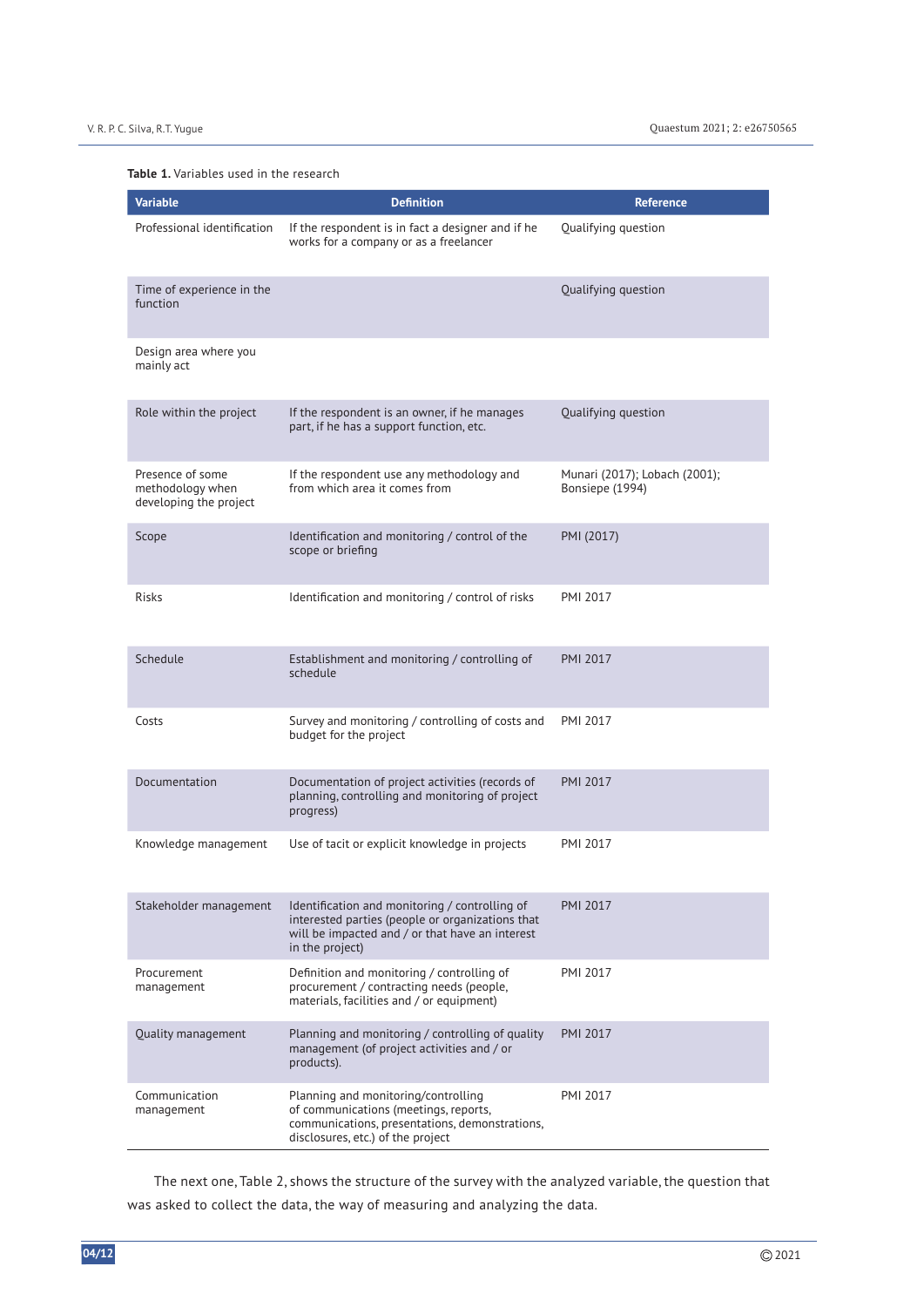**Table 2.** Questionnaire structure and data analysis method

| <b>Research variable</b>                                                                                                                                                                             | <b>Ouestions</b>                                                                                                                                                                                  | <b>Measurement</b><br>method | Form of data analysis  |
|------------------------------------------------------------------------------------------------------------------------------------------------------------------------------------------------------|---------------------------------------------------------------------------------------------------------------------------------------------------------------------------------------------------|------------------------------|------------------------|
| Professional Identification                                                                                                                                                                          | Are you a freelance designer or<br>work for a company? If you perform<br>both functions, answer the one with<br>the greatest weight in your career                                                | Nominal scale                | Descriptive statistics |
| Professional Identification                                                                                                                                                                          | What is your experience as a<br>designer?                                                                                                                                                         | Nominal scale                | Descriptive statistics |
| Professional Identification                                                                                                                                                                          | Which branch of design do you<br>operate with the most emphasis (or<br>frequency)?                                                                                                                | Nominal scale                | Descriptive statistics |
| Professional Identification                                                                                                                                                                          | What is the predominant role you<br>play in design projects?                                                                                                                                      | Nominal scale                | Descriptive statistics |
| Presence of some<br>methodology when<br>developing the project                                                                                                                                       | Considering the design projects in<br>which you worked more recently<br>(if possible in the last two years),<br>answer how often were each of the<br>approaches listed below used:                | Likert scale                 | Descriptive statistics |
| Use of project<br>management tools and<br>methods according to<br>PMI. Among them the<br>scope, risk management,<br>cost, communications,<br>stakeholders, quality,<br>knowledge and<br>procurement. | Considering the design projects in<br>which you worked more recently,<br>(if possible in the last two years)<br>answer how often were each of<br>the techniques and methods listed<br>below used: | Likert scale                 | Descriptive statistics |
| Efficiency of project<br>management methods.<br>Among them the scope,<br>risk management,<br>cost, communications,<br>stakeholders, quality,<br>knowledge and acquisitions.                          | Considering the design projects in<br>which you worked more recently<br>(if possible in the last two years),<br>answer how often the results below<br>were obtained:                              | Likert scale                 | Descriptive statistics |
| Professional Identification                                                                                                                                                                          | Identification (not required) if you want<br>to receive a summary of the search<br>results. Please provide your name.                                                                             | Open question                |                        |

Source: Research original results

After the collect, the results were organized in tables and graphs and the mode and mean calculated were the main indicators taken into account to identify the presence of the studied variable in the ordinary process of design projects.

### **Results and discussion**

A total of 73 valid answers were collected. Among the respondents, 78% work in companies and 22% perform the function as freelancers. This result was a surprise, because if we take into account a study by Centro Brasil Design (2014), when establishing a diagnosis about design in the country, the document concludes that, at the time, they had registered in the CNAE 7410-2, " national classification of economic activities" only 3,101 jobs in design and that this would be due to the fact that there are a very large number of informal professionals working nationally. However, there may be a caveat, where employed persons are not necessarily registered in accordance with the appropriate classification. Figure 1 shows data on the time of respondents in the area.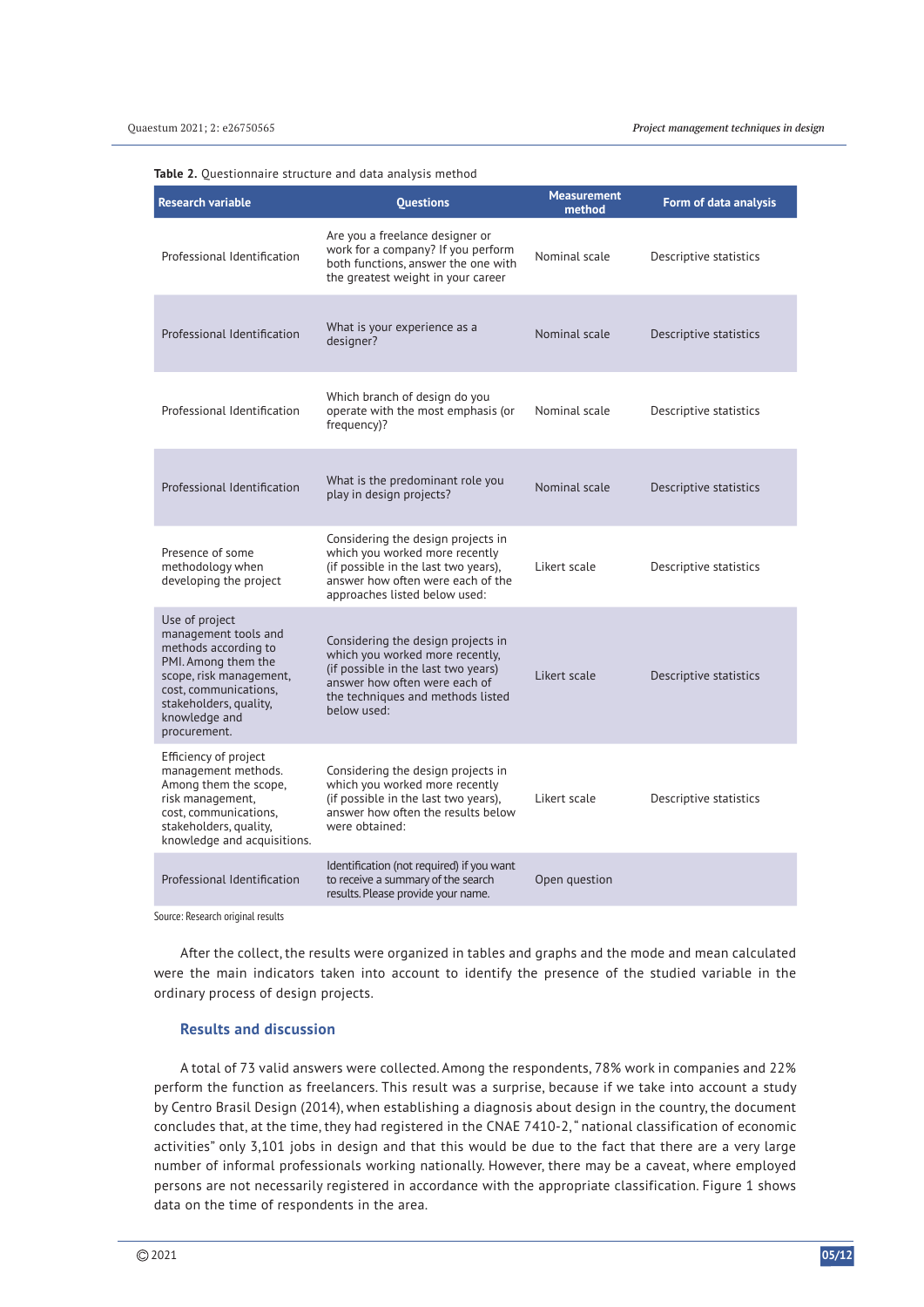

**Figure 1.** Respondents' career length time (n = 73) Source: Research original results

Most of the interviewees are experienced in the job, which favors the second part of the questionnaire, which analyzes the presence of the bodies of knowledge of project management in design projects prioritizing the last 2 years of the careers of the professionals.

In Figure 2, we can see with regard to the area of design that operates, most respondents are in the graphics area (50%), followed by products (18%), interiors and UX / UI, user experience and user interface with 7% each, industrial (5%), services (4%) and others that had 2 or less responses and represent 5% of respondents.



Source: Research original results

This result, the majority being a graphic designer is in line with that of Centro Brasil Design (2014), that is, the majority of designers and design offices are represented by workers inserted in this area or in related areas, like advertising and marketing.

Still on the question of identifying respondents, 34% exercise the function of project manager as a whole, and 34% are managers or responsible for parts of the projects that are inserted. Then there are those who carry out activities to support projects (22%) and project owners (10%). Figure 3 shows that the sample was composed mainly of managers of design projects, which generally favors the quality of the data obtained here.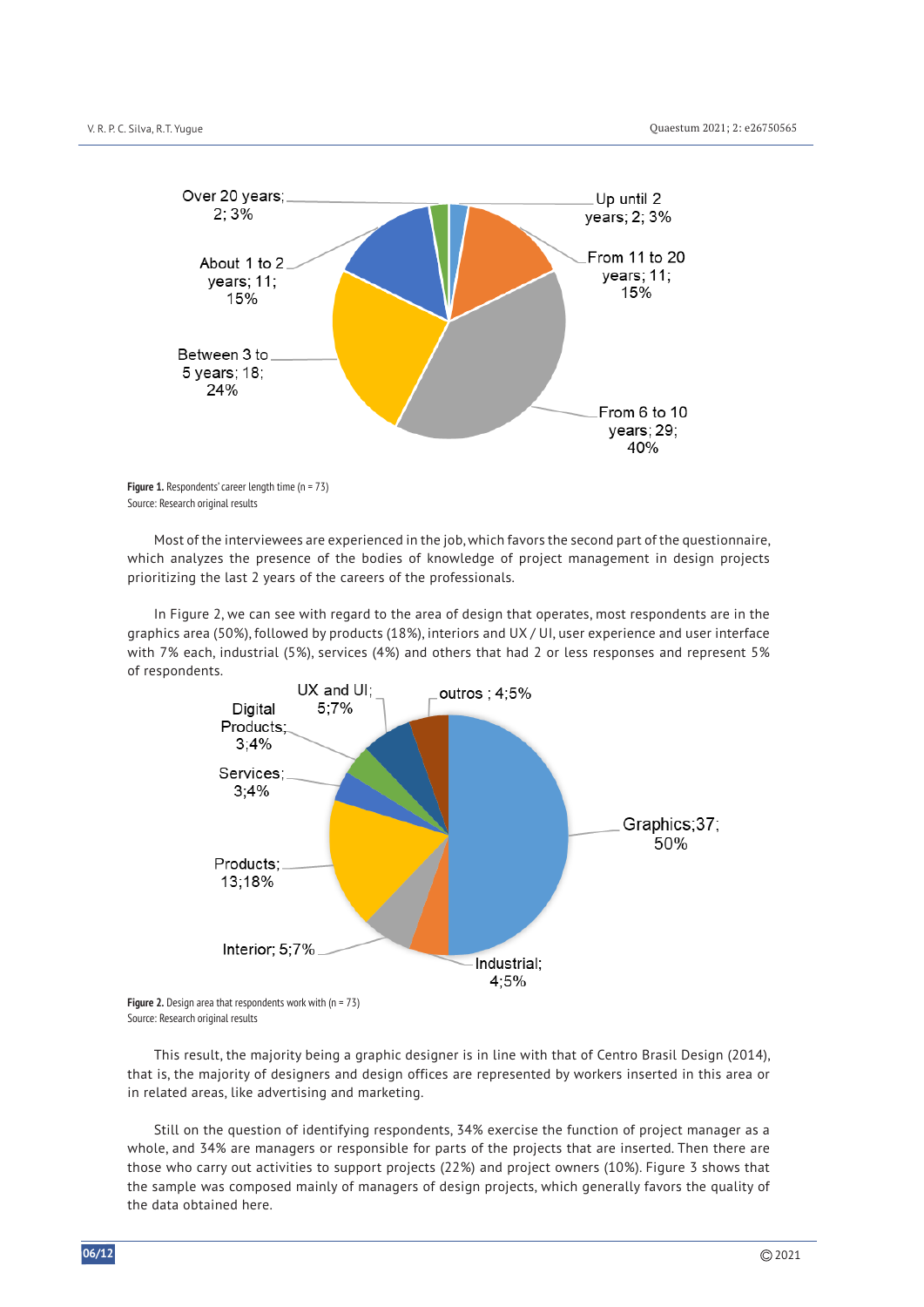

**Figure 3.** Function within design projects (n = 73) Source: Research original results

Table 3 below indexes the responses in a decreasing order of the weighted averages on the presence and nature of the methodologies, both, design and projects, used in the projects that the respondents worked on until the time of the survey. These questions were measured using a Likert-type scale from 1 to 7, 1 being equal to never and 7 being equal to aways and had as enunciate the following: "Considering the design projects in which you worked most recently (if possible in the last two years), answer how often each of the approaches listed below were used:"

| Question variable, likert scale from $7$ to $1$ n = (73)          | <b>Weighted Mean</b> | Mode    |
|-------------------------------------------------------------------|----------------------|---------|
| Design methodology based on own experience                        | 5.6                  | 7-aways |
| Project management methodology based on own experience            | 5.2                  | 7-aways |
| Project management methodology developed by the company or client | 4.1                  | 5       |
| Design methodology based on project management guides and manuals | 3.7                  | 3       |
| Design methodology developed by client or company                 | 3.6                  | 1-never |
| Design methodology based on renowned publications                 | 3.0                  | 1-never |
| Project management methodology based on guides and manuals        | 2.8                  | 1-never |

**Table 3.** Presence, use and type of methodology applied to design projects

Source: Research original results

This difference between projects where the origin of the design methodologies applied comes mostly from own experience (mean 5.6) and those based on reference publications (mean 3.0) may reflect what Vasconcelos (2009) found as trend for the 21st century when investigating design methodologies. When the author takes Vries (1993) as a reference, he recognizes that due to the often-interdisciplinary nature of design projects, methodologies tend to be adapted or built according to the particularities of each project. This recognition is common to projects in general, not only to design ones as showed in the study by Maximiano et al. (2011). Therefore, the data show that when there is the agreement that each project is unique, companies tend not to use a single methodology to guide their projects and end up feeling more comfortable making their decisions within the framework developed by themselves or their peers.

A curious fact discovered here, is that almost half of the design professionals are opting for a design methodology based on project management guides and manuals. While when talking about a project management methodology based on guides and manuals, although the mean is similar to the previous data, the highest frequency of responses here is 1-never, as opposed to 3, about half.

It can be observed mainly in the first and second line of the table that, in general, the way that the design projects analyzed in this research are mostly developed using knowledge inherent to the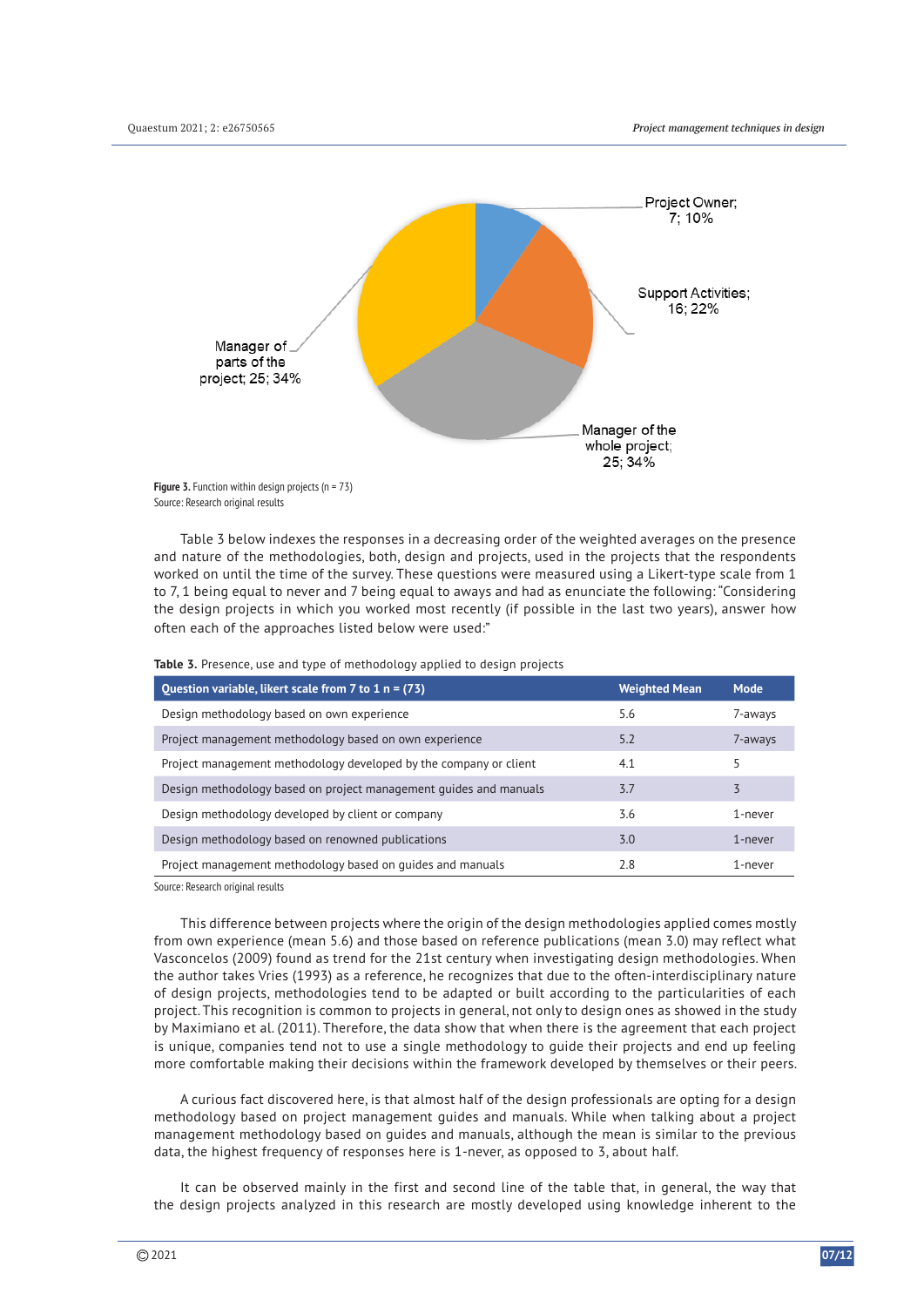agents directly linked to the project, prevailing their own experience, and design professionals hardly f directly follow any material or guide published.

This fact reflects, regarding mainly project management methodologies, what was evaluated in the article by Andrade and Bernardes (2009), who studied design agencies with expertise in specific areas of design such as graphics, environments, packaging, products and web realizing that, although these places used management tools in their projects, this was done empirically and without the support of a well-defined method in most of them.

Next, Table 4 shows the questions that assessed the presence of the PMI management process groups (2017) in the design projects. They were organized here from the highest to the lowest average. For these answers, a Likert-type scale from 1 to 7 was applied, and here it was done as follows for the respondents: 1, never used and 7, always used. This question started with the sentence: "Considering the design projects in which you have worked more recently, (if possible in the last two years) answer how often were each of the techniques and methods listed below used:"

| Question variable, likert scale from 7 to 1 n = (73)                                                                                                            | Weighted<br><b>Mean</b> | <b>Mode</b>    |
|-----------------------------------------------------------------------------------------------------------------------------------------------------------------|-------------------------|----------------|
| Requirements identification (briefing or scope)                                                                                                                 | 6.2                     | 7-aways        |
| Setting of deadlines (estimated deadlines - schedule of activities)                                                                                             | 5.9                     | 7-aways        |
| Knowledge acquired in previous projects, but not documented (tacit knowledge)                                                                                   | 5.5                     | 7-aways        |
| Monitoring and / or controlling of deadlines (schedule of activities)                                                                                           | 5.4                     | 7-aways        |
| Monitoring and / or controlling compliance with project requirements (briefing or scope)                                                                        | 5.3                     | 7-aways        |
| Estimated costs - budget for monitoring the project                                                                                                             | 5.2                     | 7-aways        |
| Identification of stakeholders (people or organizations that will be impacted and / or that<br>have an interest in the project)                                 | 5.2                     | 7-aways        |
| Communications planning (meetings, reports, communications, presentations,<br>demonstrations, disclosures, etc.)                                                | 5.0                     | 7-aways        |
| Monitoring and / or controlling costs (budget)                                                                                                                  | 4.9                     | 7-aways        |
| Setting of procurement / contracting needs (people, materials, facilities and / or<br>equipment)                                                                | 4.8                     | 7-aways        |
| Monitoring of interested parties (obtaining engagement)                                                                                                         | 4.8                     | $\overline{4}$ |
| Monitoring and / or controlling the quality (of project activities and / or products)                                                                           | 4.8                     | 7-sempre, 5    |
| Documentation of project activities (records of planning, control and monitoring of<br>project progress)                                                        | 4.7                     | 7-sempre, 6    |
| Documented knowledge acquired in previous projects (explicit knowledge)                                                                                         | 4.7                     | 7-aways, 6     |
| Monitoring and / or controlling of communications (meetings, reports, press releases,<br>presentations, demonstrations, disclosures, etc.) of the project       | 4.7                     | 7-aways        |
| Risk identification (in the execution of the project)                                                                                                           | 4.6                     | $\overline{4}$ |
| Quality management planning (of project activities and / or products)                                                                                           | 4.6                     | 6              |
| Question variable, likert scale from 7 to 1 $n = (73)$                                                                                                          | Weighted<br>Mean        | Mode           |
| Monitoring and / or control of the acquisitions necessary for the project (people, materials,<br>facilities and equipment)                                      | 4.5                     | $\overline{4}$ |
| Monitoring and / or control of risks present in the project                                                                                                     | 4.3                     | 5              |
| Project carried out without communication deficiencies (contacts with staff and<br>customers, meetings, memos, internal or external promotional material, etc.) | 4.2                     | 3              |

**Table 4.** Presence and Evaluation of aspects of project management in design projects

Source: Research original results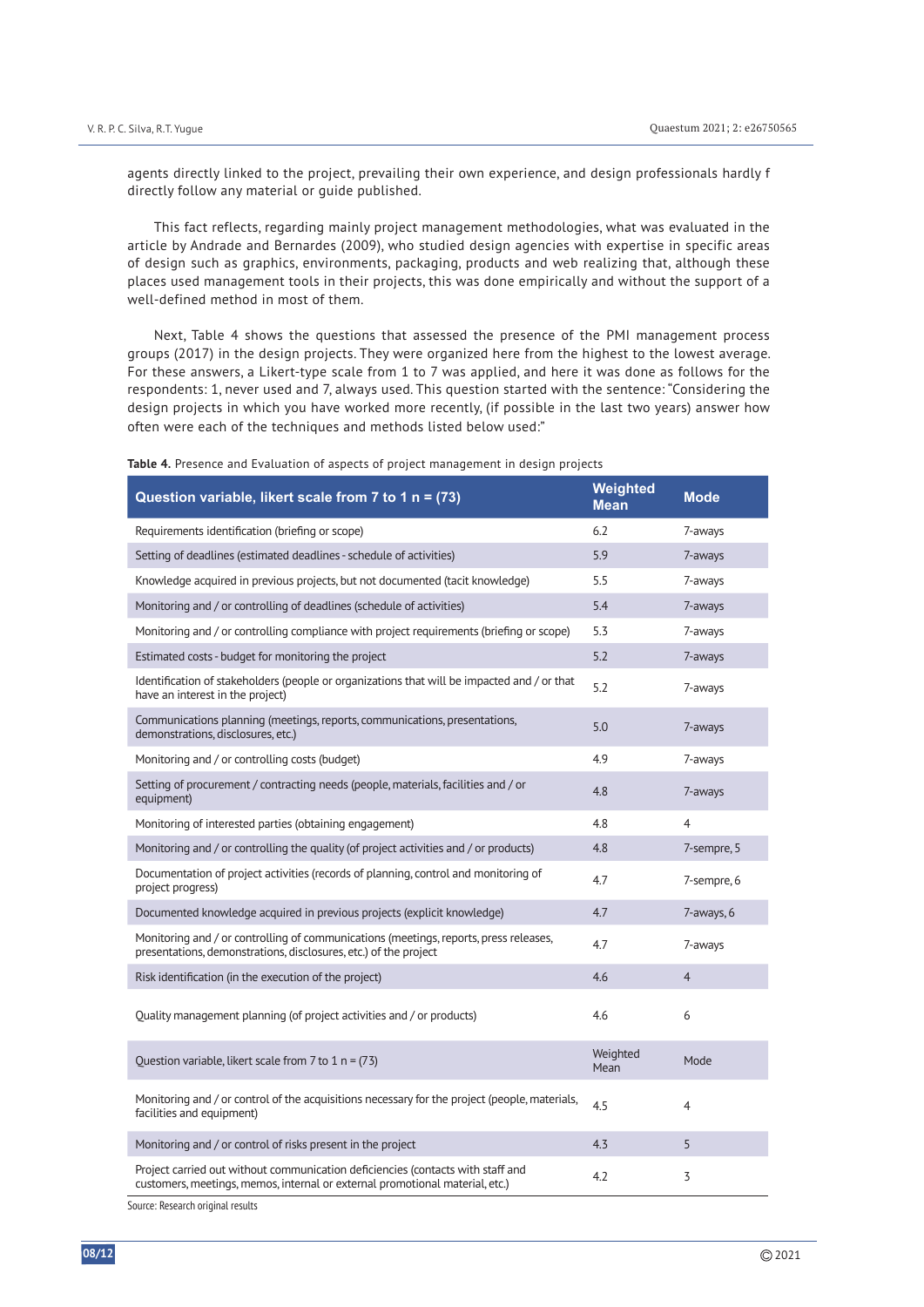We have that the means for the scope variable are at the top of Table 4 indicating that it is generally well-identified (mean 6.2). This was expected, since a good part of the design methodologies presupposes the existence of such a tool as a starting point for projects (Lobach, 2001; Munari, 2017; Bonsiepe, 1994). Probably the majority of respondents had contact with some of these methodologies during their academic studies or that the experience of the respondents' through work ends up leading to the identification of best practices, which are the focus of the guides.

Then, in the order of the table, we have the setting of deadlines, that is, the estimation of deadlines and preparation of the activities schedule, is also a predominant variable with an mean of 5.9. This data denotes that, as in most cases, projects arise out of the will of the designer, it has other stakeholders who demand for the execution of the projects, so the component "schedule" is indeed present. Different from what could be assumed of design projects that, perhaps, may come from an individual will of the professional. This high mean for the setting of deadlines was also expected, since this variable is inherent to projects in the labor market when we analyze it, even empirically.

The third line of this table shows that a little more than half of the projects analyzed are made with tacit knowledge acquired from other projects, with a mean of 5.5. This mean is very close to the means in Table 3 when it was noted that the projects were carried out using design methodologies (mean 5.6) and project (mean 5.2) based on empirical experiences of the designers who responded to the questionnaire. Therefore, this positioning here is consistent with the data collected in Table 3.

Continuing the order of the table, information about the monitoring of the schedule (5.4) and scope (5.3) appears. With this, we can identify that these two areas are the ones that have the most attention of the designers within the projects they have worked on. However, this difference of almost 1 point in the mean for the scope and 0.5 for the schedule, between the monitoring and identification of the same, indicates a gap that may be better addressed in design projects in general, looking for the minimum the equivalence between identification and monitoring.

Regarding costs, there is also a concern with it, with responses below the Likert scale being rare, we have the mean for identification to be 5.2 and mode 7. Looking at the distribution profile of the responses, it can be seen that the majority were between 4 and 7 which resulted in this difference of almost 2 points between mode and mean. Due to what was identified in figure 4, where the data shows that 68% of respondents are design managers at some level, it was expected that the most common variables and "common sense" in projects, would be more prevalent. Even though if this majority of design managers ignored all other management variables due to the lack of any academic contact or experience of cause, empirically the attention regarding deadline, scope and cost, are inherent to projects of different scales.

For the variable related to stakeholders there is a gap between the averages between identification (5.2) and monitoring (4.8). This evaluation of the average puts the concern with the stakeholders in a frequency of little more than half of the projects that the respondents worked on.

When comparing this with the collect on the use of specific tools used by project managers evaluated by Maximiano et al. (2011), it must be said that, although this last article focuses on specific tools, design projects tend to have a greater contact with the interested parties than those of the construction area.

Communications planning obtained a mean of 5.0 and the monitoring of the same variable had 0.3 points less with a mean of 4.7. When observing what was evaluated by Maximiano et al. (2011), as for some specific communication tools such as: letter of acceptance by the client, follow-up meetings and reporting, we have that the use of these tools in the above mentioned are below 70% in construction projects, and below 60% in other projects evaluated in the article. In other words, design projects tend to have practically the same presence of communication planning as civil engineering projects even though they are of such a different nature.

Then in the table, the budget control replicates what happened with the scope and schedule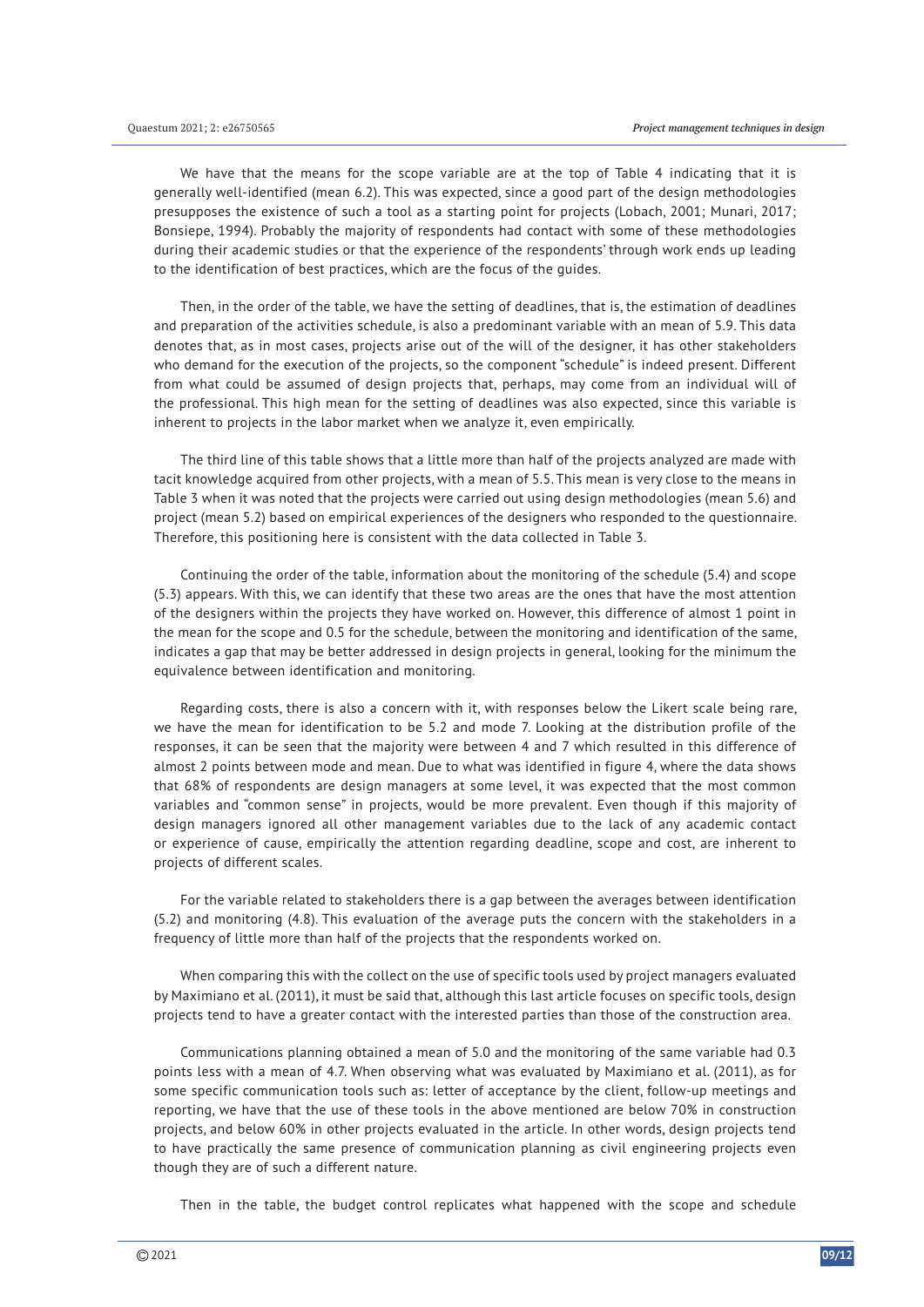variables. In all of them, the identification came first, but the monitoring variable was preceded by another identification or planning variable. Demonstrating that planning tends to have greater relevance in projects than monitoring.

For costs, it was identified that although the mean is lower when compared with scope and time, the difference between identification and monitoring is smaller, which denotes a greater concern about this variable. This highlights the essential importance for the viability of the projects in general that this variable has. In projects with more agile methodologies, for example, it is possible to have projects without a well-defined or strictly controlled scope or schedule.

The data on the need for acquisitions obtained a mean of 4.8, this fact may indicate some failure in planning the scope of the projects or evidencing that design projects tend to discover acquisition needs during the process, which can affect other variables such as cost and schedule. (PMI, 2017)

Regarding the process group dealing with quality, Table 4 shows a small discrepancy where the weighted mean of planning (4.6) is less than that of monitoring (4.8), the reverse of what happens with the other variables. This indicator may be showing that this variable is critical to the objectives of the projects and is therefore more closely monitored. However, this difference between planning and monitoring indicates that action points are discovered during the projects, which demands more attention to quality management in design projects.

Table 4 below shows a tie with a mean of 4.7 between the documentation and the use of documented (explicit) knowledge, which is the most consistent process within the survey. However, the use of tacit knowledge has almost one point more in the mean (5.5), reinforcing that due to the often innovative nature of design projects (SEBRAE, 2015), professionals resort to this type of knowledge more frequently.

Regarding to risks, most responses are concentrated in the middle of the spectrum of the Likert scale for both, identification (4.6) and monitoring (4.3). Being different from what predominates in the table, the mode here was not 7-always. In the case of risks, the mode was 4 (about half) for identification and 5 (slightly more than half) for monitoring. The depth of the data here does not allow a clarity as to why this variable presents an average situation in the table. It can be outlined that the data collected in Table 3, as the use of methodologies both for project management and for design, mostly from their own experience, influences risk management. Perhaps the professionals have very insipient familiarity with the risk variable, the professionals lack the tools to identify and monitor them, which according to Rabechini Junior and Carvalho (2013) can negatively influence the success of the projects.

Most of the variables studied tend to be more planned than monitored and this may be due to a lag in the communication variable. This variable has an mean of 5.0 for planning and 4.7 for monitoring, a small difference, as well as that observed for costs. However, the average of 4.2 for the variable "project carried out without communication deficiencies" exposes a deficiency in this variable.

As 78% of the respondents sample works in a company, according to Figure 1, another factor that can influence this relationship between planning and monitoring is some characteristic of the organization chart of companies where, by chance, it is not up to designers to monitor these variables.

After collecting data on the use of project management process groups according to PMI (2017), the questionnaire followed up with another question, also using a Likert scale with the same weights as the previous question (1 equal to never and 7 equal to always). At this moment, it was sought to know how these projects were concluded under the perspective of the adopted performance indicators. These data help to identify how the weight of the presence of some of the process groups matches the way that the design projects considered by the respondents were completed.

Table 5 below organizes the mean and mode of these responses in order of magnitude from highest to lowest. The question stated the following: "Considering the design projects in which you have worked more recently (if possible in the last two years), answer how often were the results below obtained:"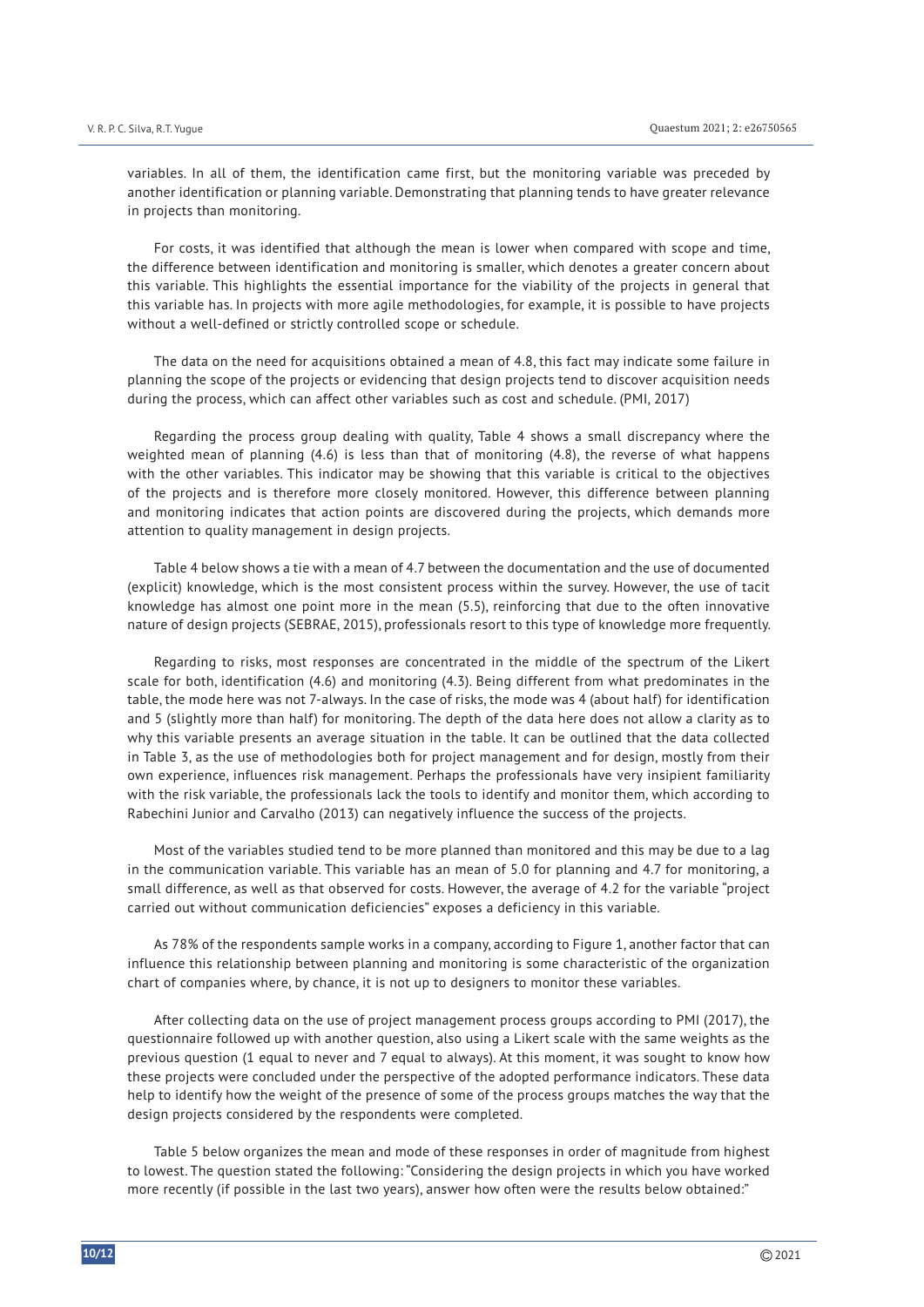**Table 5.** Frequency of results according to project management area

| Question variable, likert scale from 7 to 1 $n = (73)$             | <b>Weighted Mean</b> | <b>Mode</b> |
|--------------------------------------------------------------------|----------------------|-------------|
| Project completed with customer / requester satisfaction (quality) | 5.9                  | 7- aways    |
| Project completed accordingly to planned schedule.                 | 5.5                  | 7- aways    |
| Project completed within the scope (meeting all requirements)      | 5.5                  | 7- aways    |
| Project completed within planned costs (budget)                    | 5.4                  | 4           |
| Project completed with no need for post-delivery adjustments       | 4.2                  | 7-aways, 6  |

Source: Research original results

With an mean of 5.9, the projects analyzed usually ended with customer satisfaction. Design projects have, in general, a creative and innovative characteristic that differs from other projects, which favors the presentation of unexpected solutions (SEBRAE, 2015). That is, the project requester often has an idea of what he wants, but the final product surprises him, which can influence satisfaction with the project. Even if the other management variables, such as quality, stakeholders and communication, are impaired to some degree during the life cycle of the project. As seen in Table 4.

Even with a high level of satisfaction, in general, there is a possible point of improvement here in design projects that can be explored in a second moment. Table 4 shows a gap in relation to quality, stakeholders and communication management that may be preventing design projects from further improving customer satisfaction.

In Table 5 it is noted that different from what was analyzed about scope in Table 4, when the presence of this variable was established at the top and with a mean higher than the schedule, in Table 5, they tied with a mean of 5.5. This mean for the variable scope and schedule is very close to the mean that can be found when we relate monitoring and identification of these variables, which gives an indicator regarding the importance between identifying and monitoring the variables with the result of them at the end of the projects.

From the budget point of view, we have that the weighted mean for the completion of projects within this variable is 5.4. The modes for variables on cost in Table 4 are 7-always, while for the same theme in Table 5 it is 4-about half. Here there is room, in a more targeted and in-depth study, to seek, identify and compare which aspects of the ones collected on Table 4 influences the data on Table 5 regarding monitoring and planning of this characteristic

The result with the lowest mean was the one that identified the need for post-delivery adjustments with 4.2. Due to the high average presented for the satisfaction of the applicants (5,9), this data regarding changes may reinforce the opportunity to study in the future the need for projects to find ways to better identify and monitor their variables, especially in terms of quality, communications, stakeholder and risk management.

The analysis of these data reflects, in a more general way, what was discovered by Andrade and Bernardes (2009). At the time of their article, they were based on PMBOK (2004) and studied the presence of the traditional aspects of project management disseminated by the publication, at design offices in Porto Alegre, RS, Brazil.

In that work, the authors collected data from offices in 5 areas of design, namely: graphics, packaging, products, environments and web design, and found that these offices did use the processes more or less frequently, but not in a systematized or organized way.

Only one of the offices surveyed was more familiar with the management processes disseminated by the PMI (2004), according to the authors, probably because the company is larger and has human and financial resources corresponding to its size. This led the authors to conclude that the use of project management processes probably depends on the structural complexity of the user, in this case design offices.

An important point that converges this work with that of Andrade and Bernardes (2009) is the